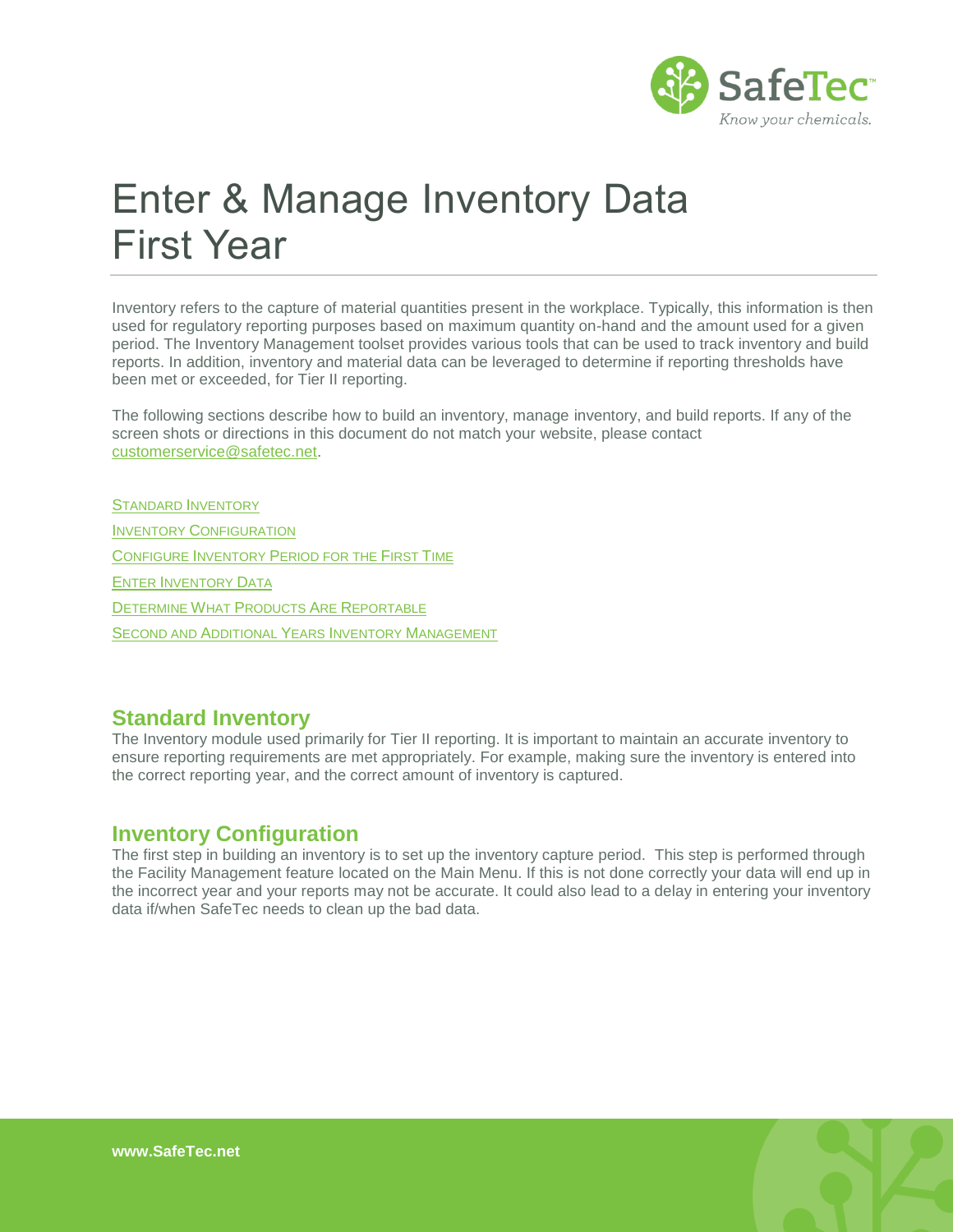

### <span id="page-1-0"></span>**Configure Inventory Period for the First Time**

To set up the inventory capture period, you must first ask yourself how often I intend to record Inventory data. SafeTec highly recommends for simplicity to only capture inventory once a year for Tier II reporting. This way you can enter your max-on hand values once for reporting. Other options are available.

1. From your Admin account, on the Main Menu, click **Facility Management**.



2. For the facility you wish to add inventory to, click the **Inventory Configuration** button.

| <b>Inventory Configuration</b> | <b>Facility Name</b> | City    | <b>State</b> | <b>Contact Name</b> | <b>Active</b> |
|--------------------------------|----------------------|---------|--------------|---------------------|---------------|
|                                | Chicago, IL          | Chicago | IL           |                     |               |
| 条                              | Houston, TX          |         |              |                     |               |
| $\overline{\mathbf{a}}$        | Los Angeles, CA      |         |              |                     |               |
| as.                            | New York, NY         |         |              |                     |               |

3. **Stop!** If you do not see a screen similar to this with a button saying **Start Current Inventory Period** at the bottom**,** you already have an Inventory Period configured. Do not complete the rest of this section. From here, you can either enter your inventory data (next section in this document) if the inventory period is set for time you want to capture inventory for. If the inventory period is set up for a time period behind the time period you wish to capture inventory for, contact [customerservice@safetec.net](mailto:customerservice@safetec.net) for documentation on how to adjust the inventory period.

| $Menu > Inventory Configuration$          |              |              |
|-------------------------------------------|--------------|--------------|
| <b>Go Back</b>                            |              |              |
| Facility *                                | New York, NY | Y            |
| Inventory Cycle *                         |              | $\checkmark$ |
| Year *                                    | 2014         | $\checkmark$ |
| <b>Service Contract Contract Contract</b> |              |              |

Start Current Inventory Period

4. If you see a screen similar to the one below with the **Start Current Inventory Period** button available to you at the bottom, please continue with by doing the following:

| $Menu > Inventory Configuration$      |              |                   |
|---------------------------------------|--------------|-------------------|
| <b>Go Back</b>                        |              |                   |
| Facility *                            | New York, NY | $\checkmark$<br>a |
| Inventory Cycle *                     |              |                   |
| Year *                                | 2014         |                   |
| <b>Start Current Inventory Period</b> | $\mathbf C$  | $\mathbf b$       |

- a. Select *Yearly* for your inventory Cycle.
	- i. SafeTec recommends a yearly inventory cycle for Tier II reporting so you only need to enter your max on-hand inventory once a year instead of monthly or other options. Changing this requires SafeTec to make adjustments, which can cause a delay in getting your report built.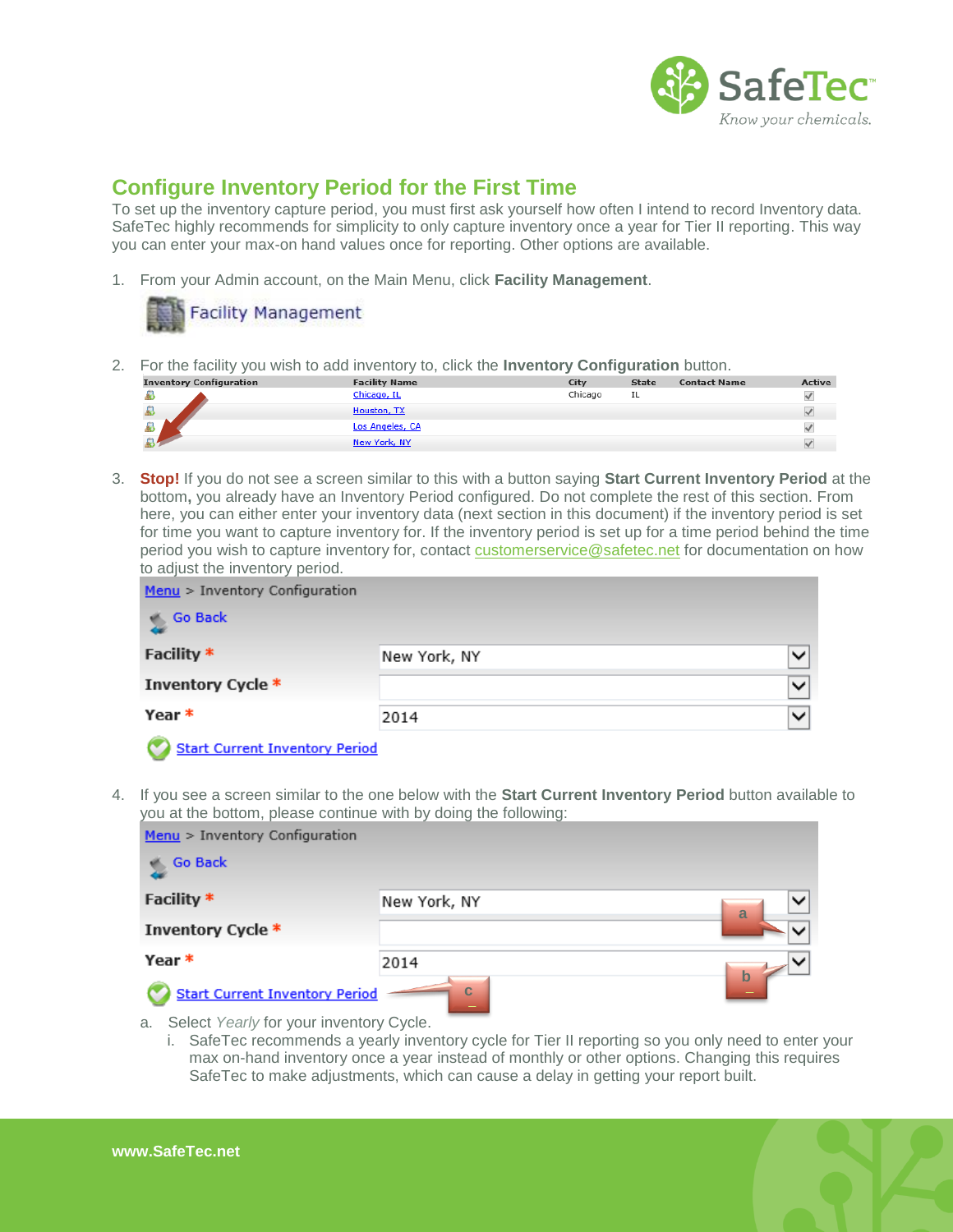

- b. For the year, select the year you want to generate the report for.
- c. Click **Start Current Inventory Period**.
- 5. You may be prompted if you are sure you want to start a new inventory period. Click **OK**.
- 6. You should receive confirmation that your inventory period has been set. Menu > Facility Search > Facility Management

| The action successfully completed.                                      |              |   |  |  |  |
|-------------------------------------------------------------------------|--------------|---|--|--|--|
| <b>Details Sub Locations Contact Information</b><br>Company Information |              |   |  |  |  |
| Save <b>Enventory Configuration</b>                                     |              |   |  |  |  |
| <b>New York, NY</b>                                                     |              |   |  |  |  |
| <b>Facility Name *</b>                                                  | New York, NY | × |  |  |  |
| Active / Archived Status *<br>Active<br>$\checkmark$                    |              |   |  |  |  |
| <b>Facility Division</b>                                                |              |   |  |  |  |

7. Enter the data on the Details tab found in the window shown in Step 6.

<span id="page-2-0"></span>Once the inventory period is set up for your location, you can start entering in inventory data for that facility.

#### **Enter Inventory Data**

The Inventory Tab on the SDS Detail page displays inventory data related to that SDS. This is used for max on hand inventory data for Tier II reporting.

The Inventory Tab is divided into two sections. The top section allows users to filter the inventory records for the current SDS, or search for previous inventory periods. The bottom section lists all inventory records for the current inventory period, and also allows Administrative Users to enter new inventory records.

Once an inventory period has been created, do the following steps to add an SDS to an inventory:

1. From the Main Menu. click the **SDS Search** button to search for chemical that needs inventory data.



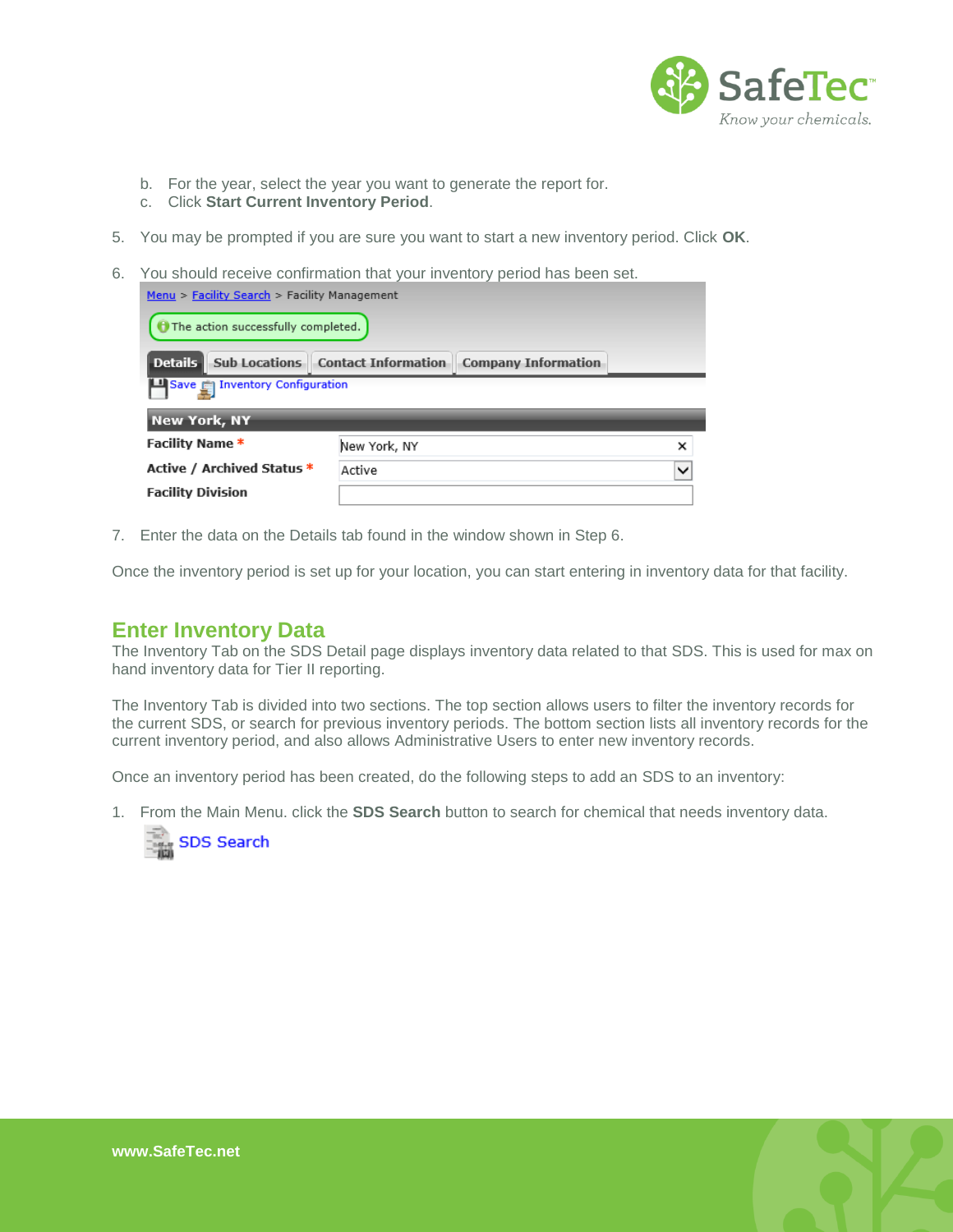

2. On the **SDS Search page,** conduct a search for a chemical you wish to add inventory to and click the **Search button.** 

**M**Search

- a. Optional Search: Select the facility that you wish to add inventory for.
- b. Optional Search: Use the [Regulation Search](http://www.safetec.net/wp-content/uploads/2014/08/help-find-list-of-products-on-a-regulation-1.pdf) drop down and select *USA SARA Sec 302 Extremely Hazardous Sub*.
- 3. On the Search results, click the blue link to open chemical you wish to add inventory.
- 4. At the top of the SDS Detail page, click the **Inventory Tab.** It shows you all the inventory at the bottom of the screen that matches the search criteria at the top of the screen. If you do not see the inventory you wish to add, click on the **Add New** button near the bottom of the screen.

| <b>Basic Information</b>                                        | <b>Regulations</b> | <b>Properties</b> |              | Hazards PPE Inventory | <b>Relationships</b>       | <b>SDS Labels GHS</b> |              |
|-----------------------------------------------------------------|--------------------|-------------------|--------------|-----------------------|----------------------------|-----------------------|--------------|
| View SDS Save Submit New Revision Of This SDS Report Data Error |                    |                   |              |                       |                            |                       |              |
| Buffer Solution, pH 4.00 - 1/29/2010 - Active                   |                    |                   |              |                       |                            |                       |              |
|                                                                 |                    |                   |              |                       |                            |                       |              |
| <b>Search</b>                                                   |                    |                   |              |                       |                            |                       |              |
| <b>Facility</b>                                                 |                    |                   |              |                       | <b>Inventory Period</b>    |                       |              |
|                                                                 |                    |                   | $\checkmark$ |                       | Current Inventory Period   |                       | ∣∨           |
|                                                                 |                    |                   |              |                       | <b>Effective Date From</b> |                       |              |
|                                                                 |                    |                   |              |                       |                            |                       | H            |
|                                                                 |                    |                   |              |                       | <b>Effective Date To</b>   |                       |              |
|                                                                 |                    |                   |              |                       |                            |                       | H            |
|                                                                 |                    |                   |              |                       | <b>Temporary Inventory</b> |                       |              |
|                                                                 |                    |                   |              | <b>Deleted</b>        |                            |                       | $\checkmark$ |
|                                                                 |                    |                   |              | No                    |                            |                       | $\checkmark$ |
|                                                                 |                    |                   |              |                       | <b>SARA 312 Exempt</b>     |                       |              |
|                                                                 |                    |                   |              |                       |                            |                       | ∣∨           |
|                                                                 |                    |                   |              |                       | <b>SARA 313 Exempt</b>     |                       |              |
|                                                                 |                    |                   |              |                       |                            |                       | ▽            |
| <b>高Search</b>                                                  |                    |                   |              |                       |                            |                       |              |
| Export to Excel                                                 | Add New            |                   |              |                       |                            |                       |              |

No records were found.

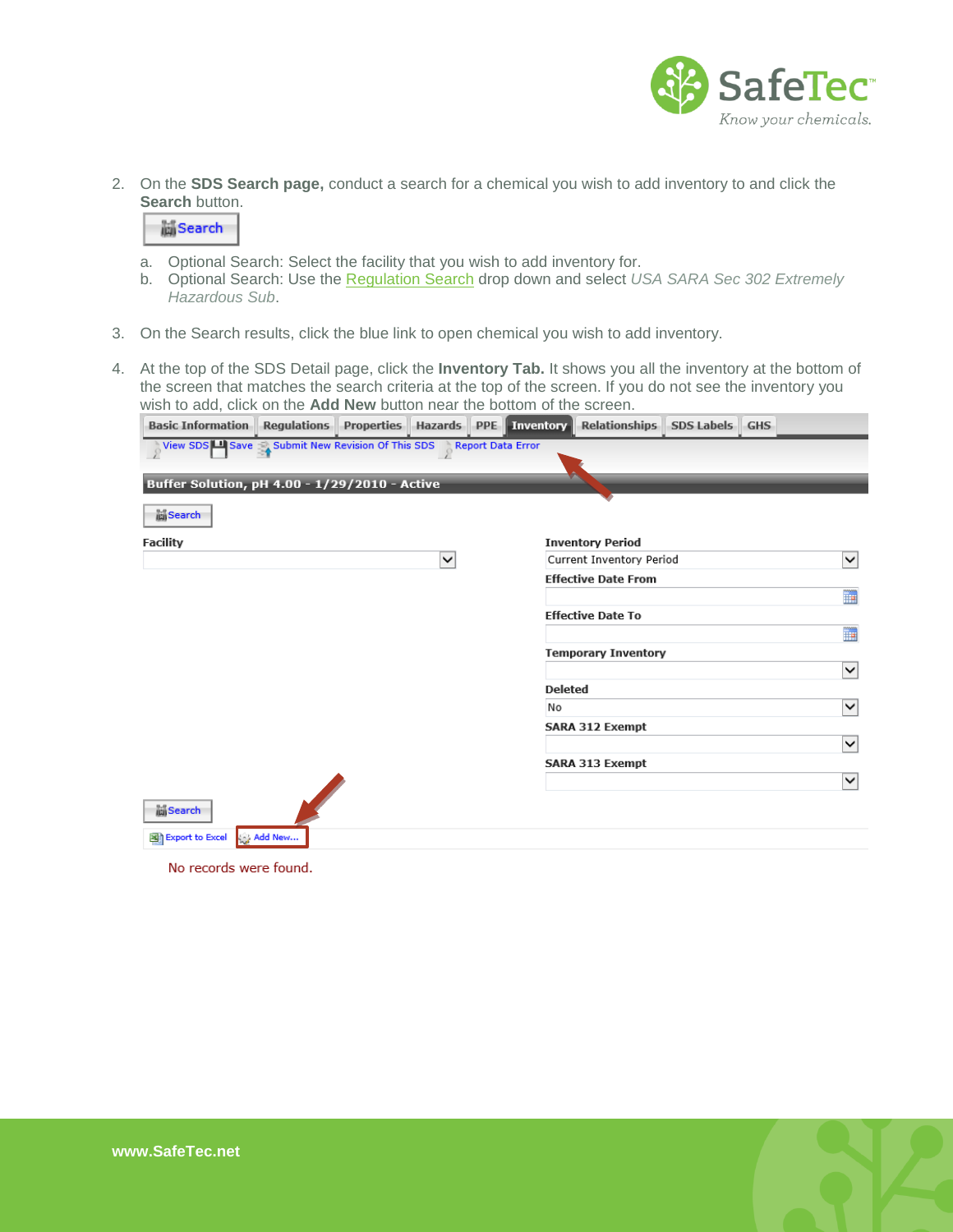

5. Select the facility the product is located. Indicating sub locations is optional. Once you make a selection, the Inventory Configuration section of the screen will update.

| Menu > SDS Search > SDS Detail > Inventory Detail |                                                                              | <b>Related Links</b> |  |  |  |
|---------------------------------------------------|------------------------------------------------------------------------------|----------------------|--|--|--|
|                                                   | <b>Inventory Search</b><br>Save Calculate Quantity Inventory History So Back |                      |  |  |  |
| <b>Version Information</b><br>Details             |                                                                              |                      |  |  |  |
| <b>Buffer Solution, pH 4.00</b>                   |                                                                              |                      |  |  |  |
| Facility *                                        | $\vee$                                                                       |                      |  |  |  |
| <b>Inventory Capture Type</b>                     | Standard Inventory<br>$\checkmark$                                           |                      |  |  |  |
| <b>Inventory Configuration</b>                    |                                                                              |                      |  |  |  |
| <b>Inventory Cycle</b>                            |                                                                              |                      |  |  |  |
| <b>Period Start Date</b>                          |                                                                              |                      |  |  |  |
| <b>Period End Date</b>                            |                                                                              |                      |  |  |  |

6. There are two methods of entering inventory. The lower portion of the screen will update depending on your selection.

| Menu > SDS Search > SDS Detail > Inventory Detail               |                    |                     | <b>Related Links</b>    |
|-----------------------------------------------------------------|--------------------|---------------------|-------------------------|
|                                                                 |                    |                     | <b>Inventory Search</b> |
| Save <sub>on</sub> Calculate Quantity Inventory History So Back |                    |                     |                         |
| <b>Version Information</b><br>$\vert$ Details $\vert$           |                    |                     |                         |
| <b>Buffer Solution, pH 4.00</b>                                 |                    |                     |                         |
| Facility *                                                      | Facility A         | $\overline{\nabla}$ |                         |
| <b>Inventory Capture Type</b>                                   | Standard Inventory | $\checkmark$        |                         |
| <b>Inventory Configuration</b>                                  |                    |                     |                         |
| <b>Inventory Cycle</b>                                          | Quarterly          |                     |                         |
| <b>Period Start Date</b>                                        | 4/1/2013           |                     |                         |
| <b>Period End Date</b>                                          | 6/30/2013          |                     |                         |

- a. The default selection is *Standard Inventory.* When this method is selected, you can enter the total bulk inventory quantity of a chemical you have into the system.
- b. The second method is to enter inventory using *Container Count Inventory.* This method is used for capturing quantities based on the number of individual containers present.

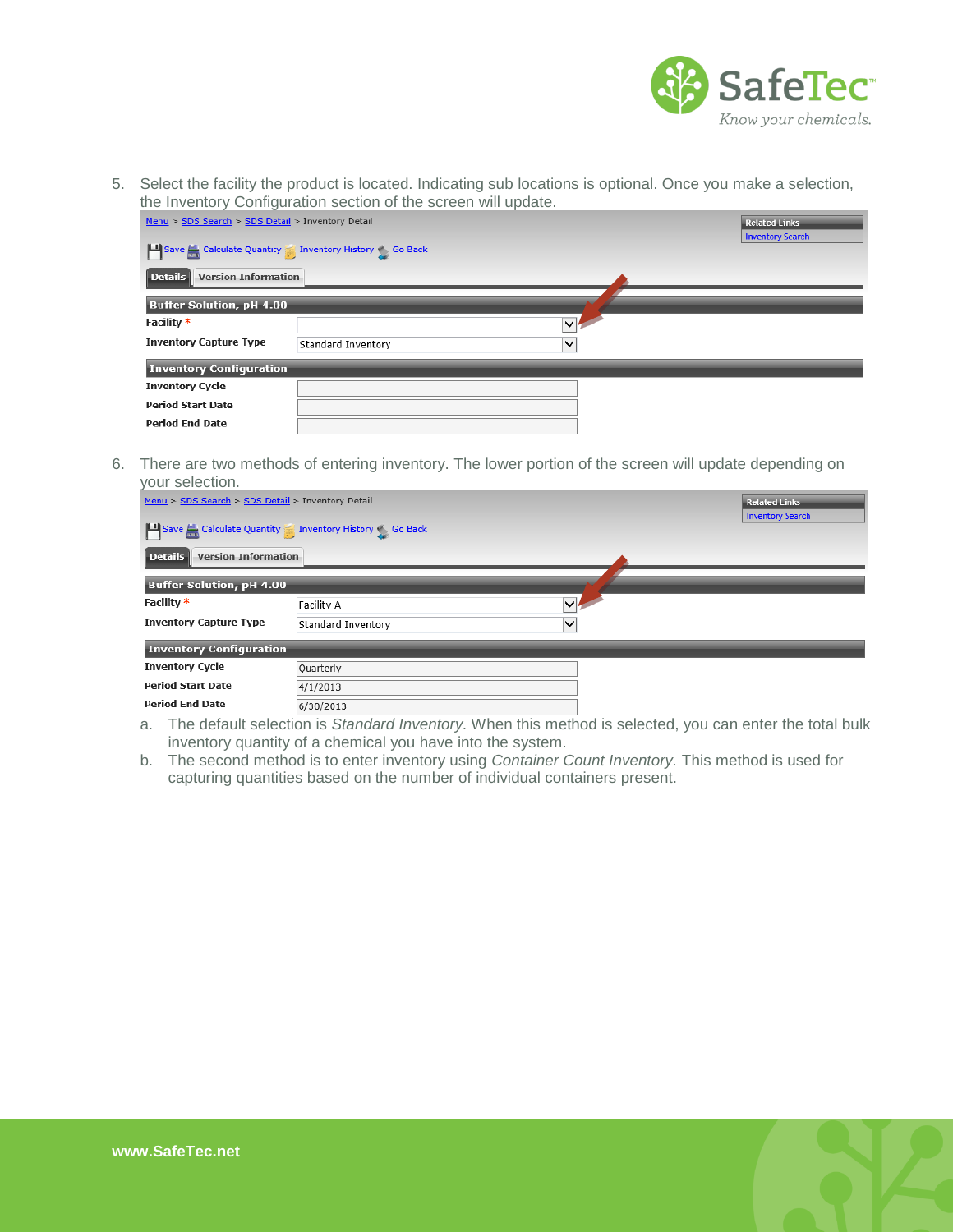

7. Regardless of which method you choose, enter the **Unit of Measure** and the **Contain Type** of the product.

| <b>Standard Inventory</b>               |                             |
|-----------------------------------------|-----------------------------|
| Prior Period Ending On Hand<br>Quantity |                             |
| <b>Unit of Measure</b>                  | $\checkmark$                |
| <b>Container Type</b>                   | $\checkmark$                |
| <b>Max Quantity On Hand</b>             | <b>Max Quantity On Hand</b> |
|                                         | Pound(s)                    |
| <b>Average Quantity</b>                 | <b>Average Quantity</b>     |
|                                         | Pound(s)                    |
| Days On Site Override                   |                             |
|                                         |                             |

8. Enter either the **Max Quantity on Hand** and/or **Average Quantity**.

| <b>Standard Inventory</b>               |                             |                             |          |
|-----------------------------------------|-----------------------------|-----------------------------|----------|
| Prior Period Ending On Hand<br>Quantity |                             |                             |          |
| <b>Unit of Measure</b>                  | Quart(s)                    | $\checkmark$                |          |
| <b>Container Type</b>                   | Plastic bottle(s) or jug(s) | $\check{ }$                 |          |
| <b>Max Quantity On Hand</b>             |                             | <b>Max Quantity On Hand</b> |          |
| 10                                      | Quart(s)                    |                             | Pound(s) |
| <b>Average Quantity</b>                 |                             | <b>Average Quantity</b>     |          |
| 3                                       | Quart(s)                    |                             | Pound(s) |
| Days On Site Override                   |                             |                             |          |
|                                         |                             |                             |          |

9. After entering your inventory, at the top of the screen, click **Calculate Quantity.** 

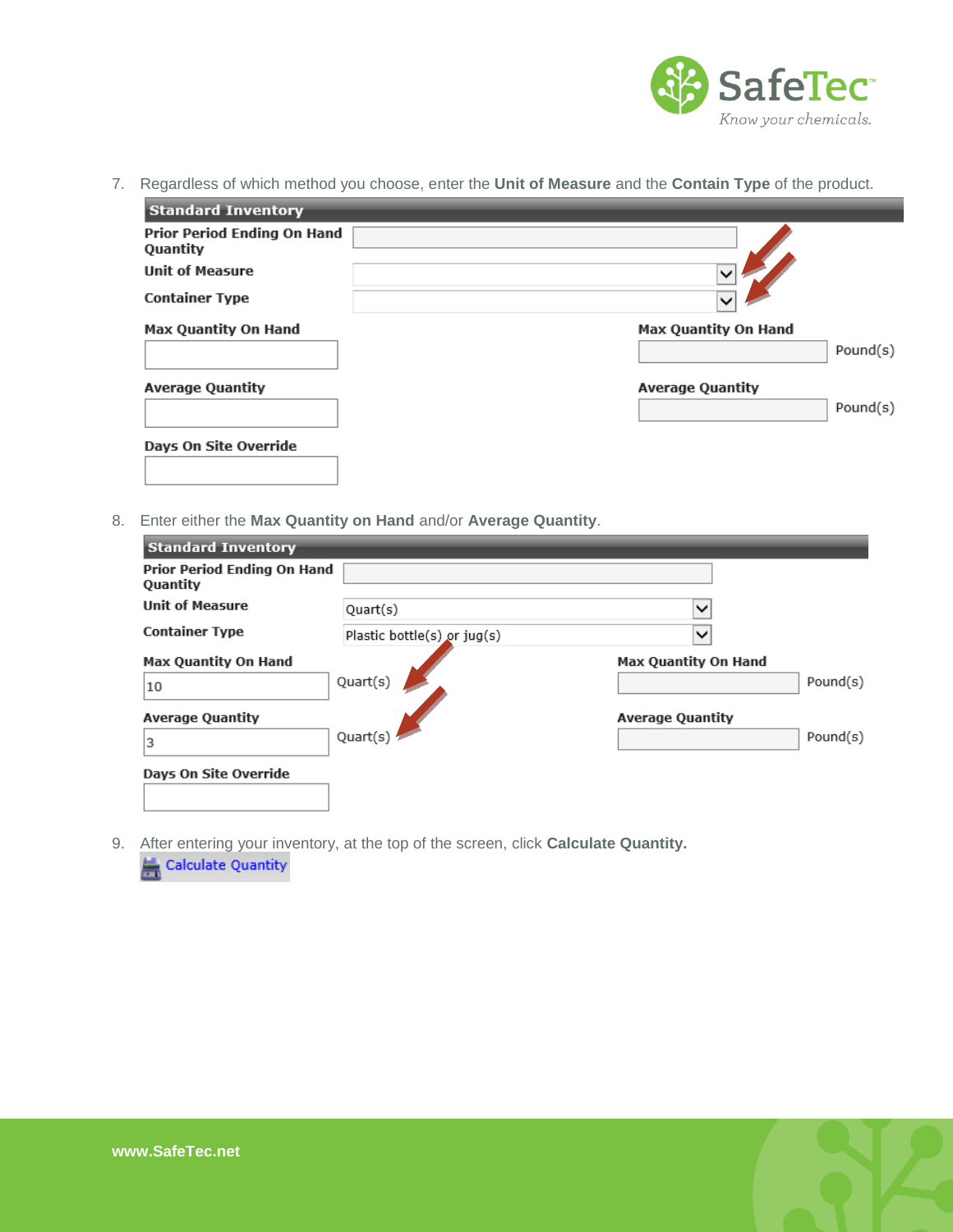

10. The screen will refresh with **Max Quantity on Hand** and **Average Quantity.**

| <b>Standard Inventory</b>                      |                             |                             |          |
|------------------------------------------------|-----------------------------|-----------------------------|----------|
| Prior Period Ending On Hand<br><b>Quantity</b> |                             |                             |          |
| <b>Unit of Measure</b>                         | Quart(s)                    | $\checkmark$                |          |
| <b>Container Type</b>                          | Plastic bottle(s) or jug(s) | $\checkmark$                |          |
| <b>Max Quantity On Hand</b>                    |                             | <b>Max Quantity On Hand</b> |          |
| 10                                             | Quart(s)                    | 20.9626                     | Pound(s) |
| <b>Average Quantity</b>                        |                             | <b>Average Quantity</b>     |          |
| 3                                              | Quart(s)                    | 6.2888                      | Pound(s) |
| Days On Site Override                          |                             |                             |          |
|                                                |                             |                             |          |

- a. Note: If you do not like this values, make adjustements and click the **Calculate Quantity** button again until you are satisfied with the value.
- 11. Click the **Save** button at the top of the page to add the inventory to the SDS.
- 12. The page will refresh to let you know the inventory has been added to the record. Repeat these steps for all chemicals that are reportable.



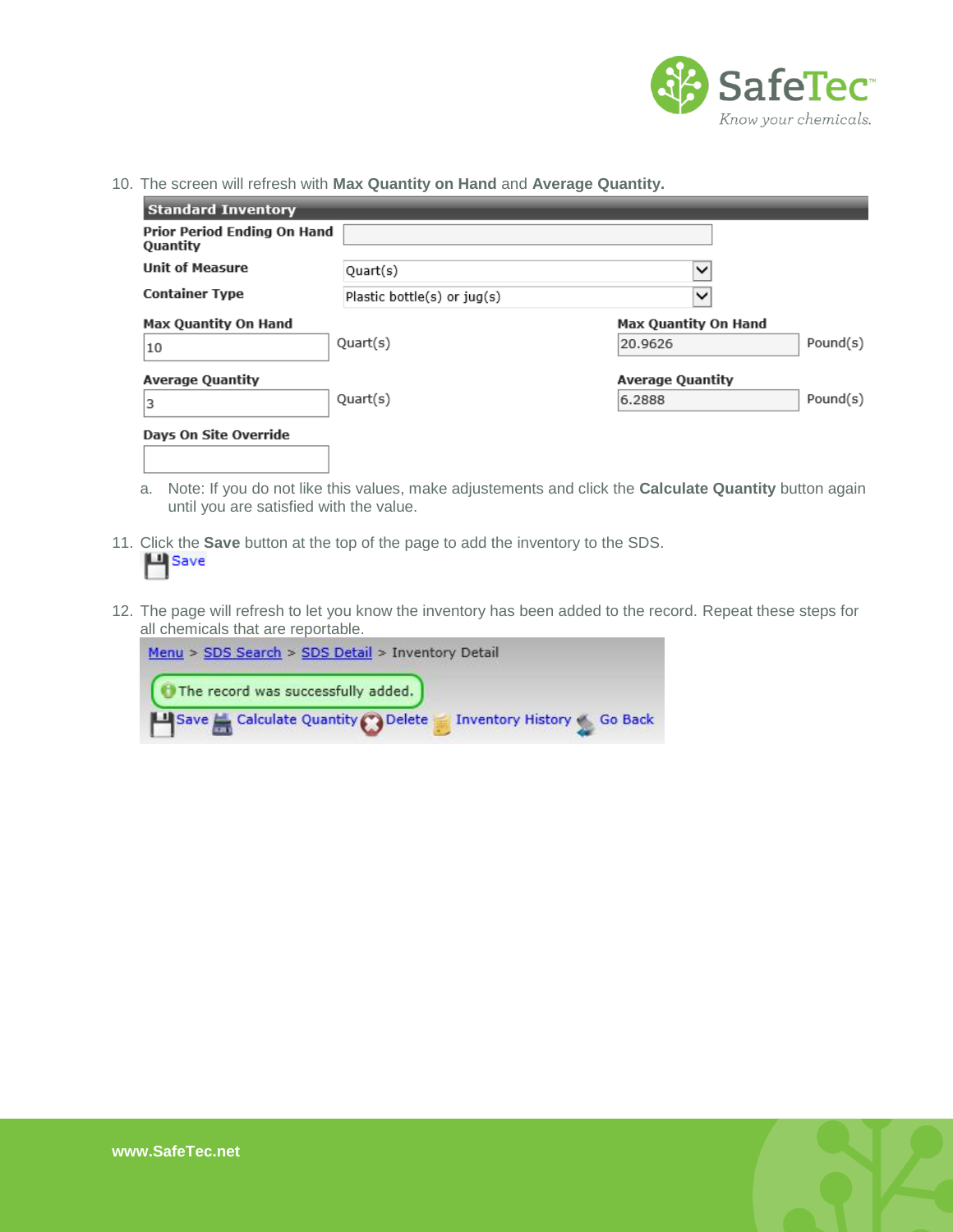

# <span id="page-7-0"></span>**Determine What Products Are Reportable**

One method to find a list of reportable products and their reportable chemicals is to use a report in the SafeTec system. Here are the steps to generate that report:

1. From the main menu, click on the **Reports** tab at the top of the screen.

| Menu                                        |  |
|---------------------------------------------|--|
| Main Menu Reports Inventory Reports Support |  |

2. In the **Chemical Ingredient Reports** drop down menu, select *Regulation, MSDSs, Ingr By Facility, Regulation Style T1* and click blue button to the side to continue.

| Main Menu   Reports  <br><b>Inventory Reports</b><br>Support |                                                            |
|--------------------------------------------------------------|------------------------------------------------------------|
| <b>MSDS Reports</b>                                          | <b>Inventory Reports</b>                                   |
| ▽★                                                           | $ v  \geq$                                                 |
| <b>Aged MSDS Reports</b>                                     | <b>Chemical Ingredient Reports</b>                         |
| ∨⊯                                                           | Regulation, MSDSs, Ingr By Facility, Regulation Style T1 V |
| <b>Regulation Reports</b>                                    | <b>Facility Reports</b>                                    |
| ▽ ※                                                          | $\vee$ $\rightarrow$                                       |
|                                                              | <b>Special Reports</b>                                     |
|                                                              | $\vee$ as                                                  |
|                                                              |                                                            |

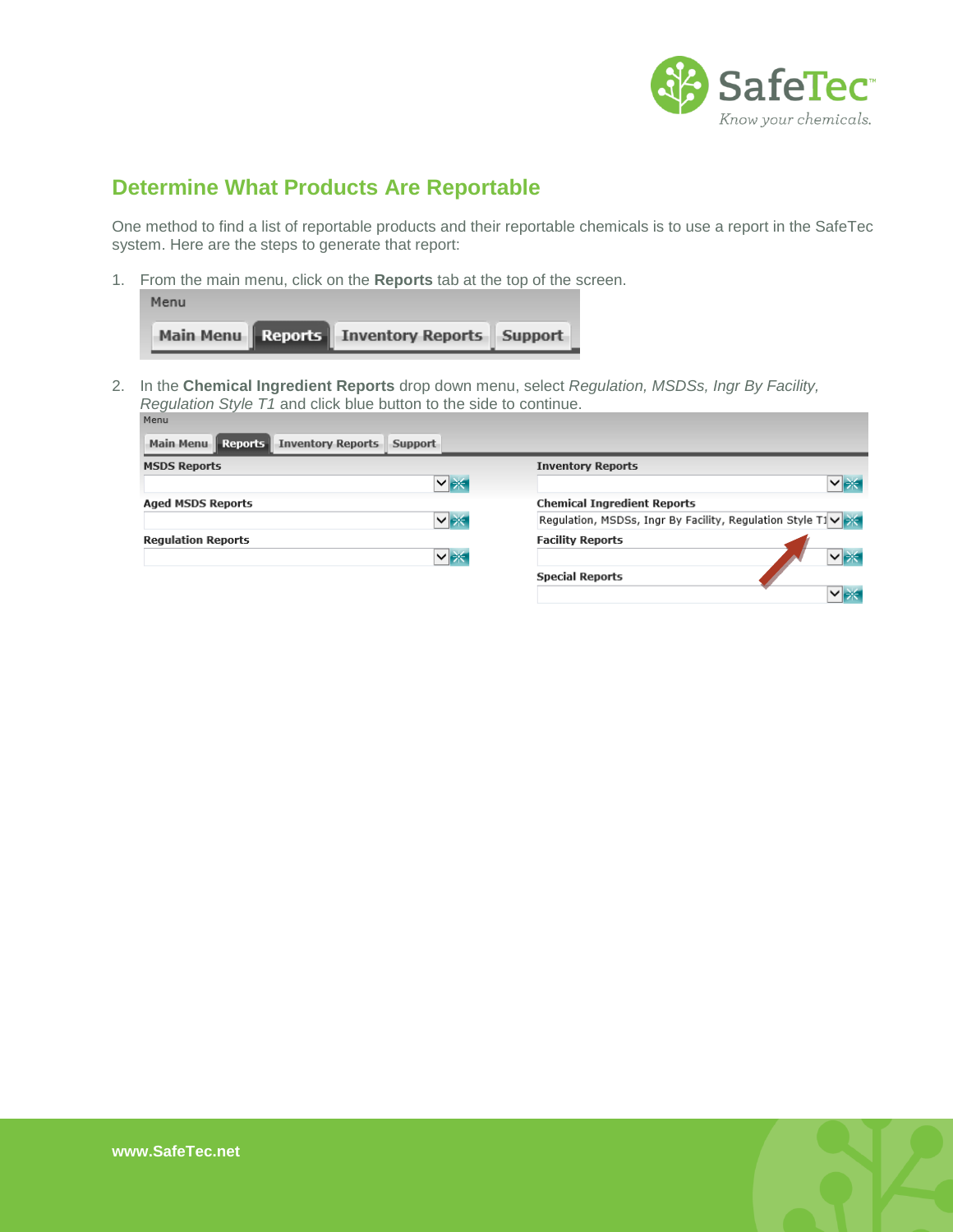

3. Make the following selections:

Menu > Grid Report Center > Regulation, MSDSs, Ingr By Facility, Regulation Style T1

| <b>Go Back</b>                                             |                                          |             |
|------------------------------------------------------------|------------------------------------------|-------------|
| <b>M</b> Run Report                                        |                                          |             |
| <b>Facilities</b>                                          |                                          |             |
| 델 Export to Excel 덤 check All                              | A Uncheck All                            |             |
| Add<br>a                                                   | <b>Facility</b>                          |             |
| $\blacktriangledown$                                       | Chicago, IL                              |             |
|                                                            | Houston, TX                              |             |
|                                                            | Los Angeles, CA                          |             |
|                                                            | New York, NY                             |             |
|                                                            | Philadelphia, PA                         |             |
|                                                            | Portland, OR                             |             |
|                                                            |                                          | $\mathbf b$ |
|                                                            |                                          |             |
| Filter By Regulation *<br>$\mathbf C$<br><b>Run Report</b> | US SARA Sec 302 Extremely Hazardous Subs |             |

- a. Select your facility.
- b. In the **Filter By Regulation** drop down, select *USA SARA Sec 302 Extremely Hazardous Sub*.
- c. Click **Run Report.**
- 4. The results of the report is a list of all products and their ingredients associated to the select facility and have at least one ingredient on the USA Superfund Amendments and Reauthorization Act (SARA) Section 302 Extremely Hazardous Substance list. The ingredients of the product that is flagged by this regulation will have the **CAS Regulated** check box marked.

| Menu > Grid Report Center > Regulation, MSDSs, Ingr By Facility, Regulation Style T1 |                                                                         |                              |                                            |                                |                  |                      |                      |                    |               |                     |                    |  |
|--------------------------------------------------------------------------------------|-------------------------------------------------------------------------|------------------------------|--------------------------------------------|--------------------------------|------------------|----------------------|----------------------|--------------------|---------------|---------------------|--------------------|--|
| Go Back                                                                              |                                                                         |                              |                                            |                                |                  |                      |                      |                    |               |                     |                    |  |
| <b>Rerun Report</b>                                                                  |                                                                         |                              |                                            |                                |                  |                      |                      |                    |               |                     |                    |  |
| 图 Export to Excel                                                                    |                                                                         |                              |                                            |                                |                  |                      |                      |                    |               |                     |                    |  |
|                                                                                      | <b>Facility Product Name</b>                                            | <b>MSDS</b><br><b>Number</b> | <b>Manufacturer</b>                        | <b>Revision</b><br><b>Date</b> | CAS<br>Regulated | <b>Chemical Name</b> | CAS<br><b>Number</b> | % Context Min      | $\frac{9}{6}$ |                     | Max % % Range      |  |
| IL                                                                                   | Chicago, 16% Formaldehyde                                               | MSDS-<br>000651              | Electron Microscopy 09/02/2011<br>Sciences |                                | $\checkmark$     | Formaldehyde         | $50 - 00 - 0$        | n/a                | %             | 16.00 16.00<br>$\%$ | 16%                |  |
|                                                                                      | Chicago, Alex Plus Acrylic Latex                                        | MSDS-                        | RPM International                          | 05/23/2008                     |                  | Acrylic Polymer      |                      | Greater            | 3.00          |                     | 100.00 Greater     |  |
| IL.                                                                                  | Caulk Plus Silicone - All<br>Colors                                     | 000609                       |                                            |                                |                  |                      |                      | Than (Min) %       |               | $\%$                | Than 3%            |  |
| IL                                                                                   | Chicago, Alex Plus Acrylic Latex<br>Caulk Plus Silicone - All<br>Colors | MSDS-<br>000609              | RPM International                          | 05/23/2008                     | $\checkmark$     | Ammonia              | 7664-<br>$41 - 7$    | Less Than<br>(Max) | 0.00<br>%     |                     | $0.08 \% < 0.08\%$ |  |